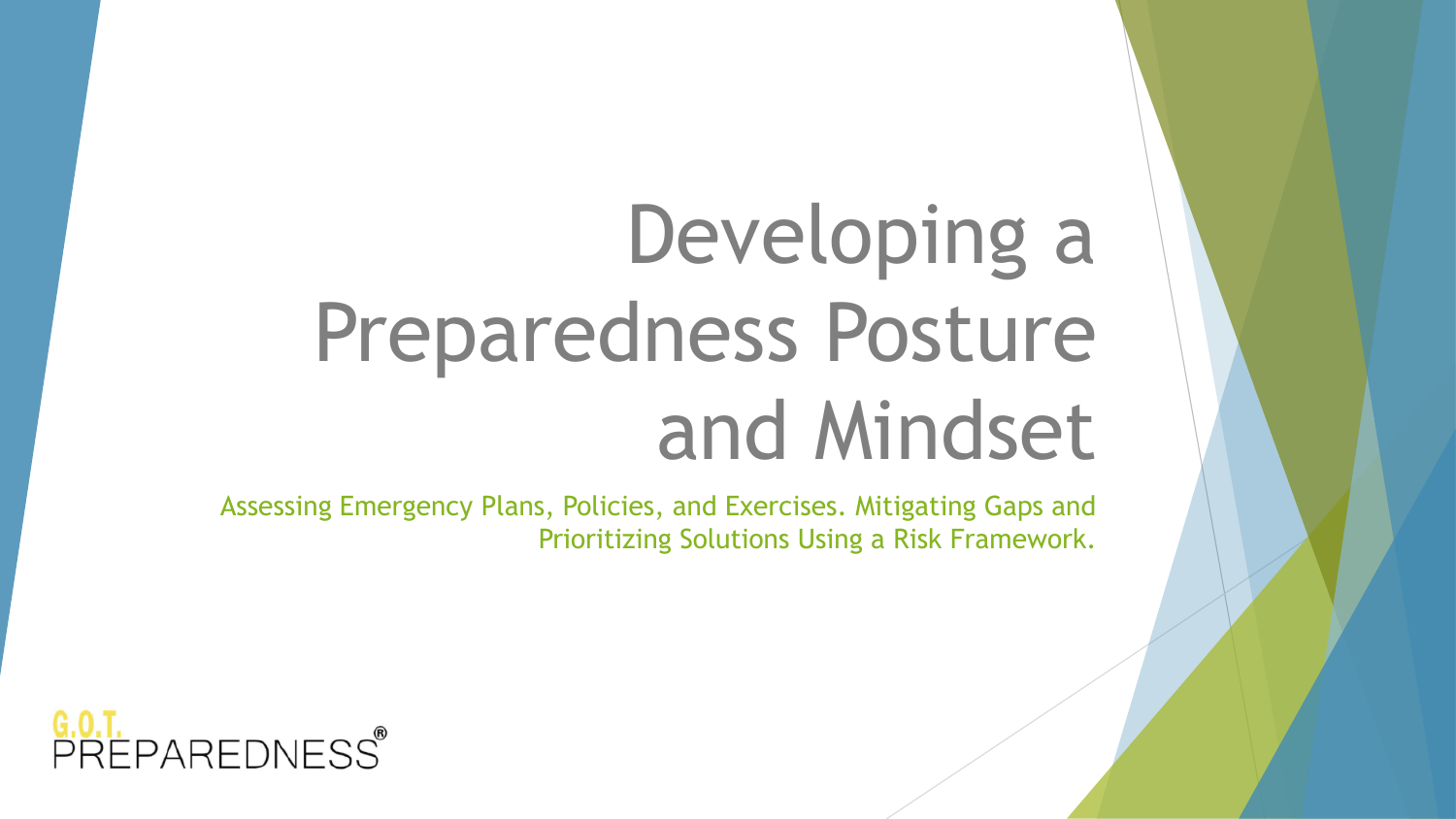# Summary of Offerings

Kiernan Group Holdings (KGH) offers a holistic process for assessing and mitigating active threat and workplace violence incidents. The team of experts and educators at KGH employ a multi-faceted approach to evaluate preparedness for each organization, to identify potential weaknesses or gaps, and to provide recommendations or solutions that facilitate compliance and promote a resilient population.

- Critical Infrastructure Site Visits and Informational Interviews with Stakeholder Groups
- Preparedness Review: Comprehensive Plan and Policy Review
- Identification of Gaps in Policies, Plans and Physical Asset Security/Resiliency Measures
- Risk Based Prioritization of Mitigation Options



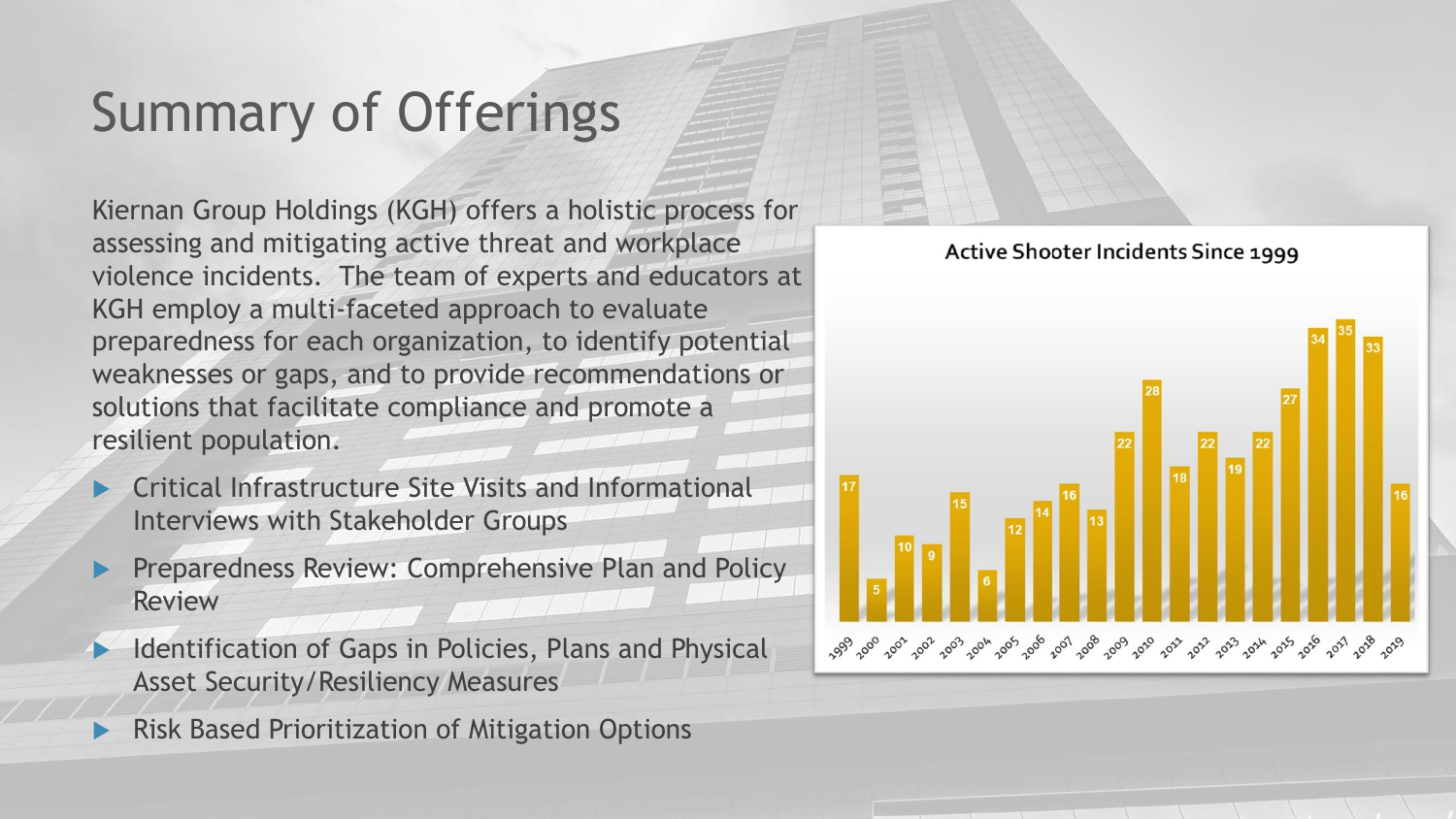### Preparedness Review & Site Visits

Comprehensive Preparedness Reviews (PRs) guide organizations through an array of security, emergency, and safety plans with a methodological process that ensures compliance with regulations, industry standards and requirements. PRs are a multi-step process that include an off-site document review and on-site tour and stakeholder workshops.



- **EXECT** Review all policies, plans, procedures, and past exercises and trainings for emergencies and life safety.
- Evaluate the surrounding area via research and data analysis.
- Conduct a site visit walking the grounds of all critical components and assets.
- Discuss emergency preparedness with various stakeholder groups to identify concerns and to gain information on areas for potential improvement and areas with existing best practices.
- Assess and categorize multi-hazard risk with a focus on active threats.
- Delivery of a detailed report capturing all information collected and analyzed results.

#### *Nearly 50 % of organizations lack a Workplace Violence Plan as required by OSHA*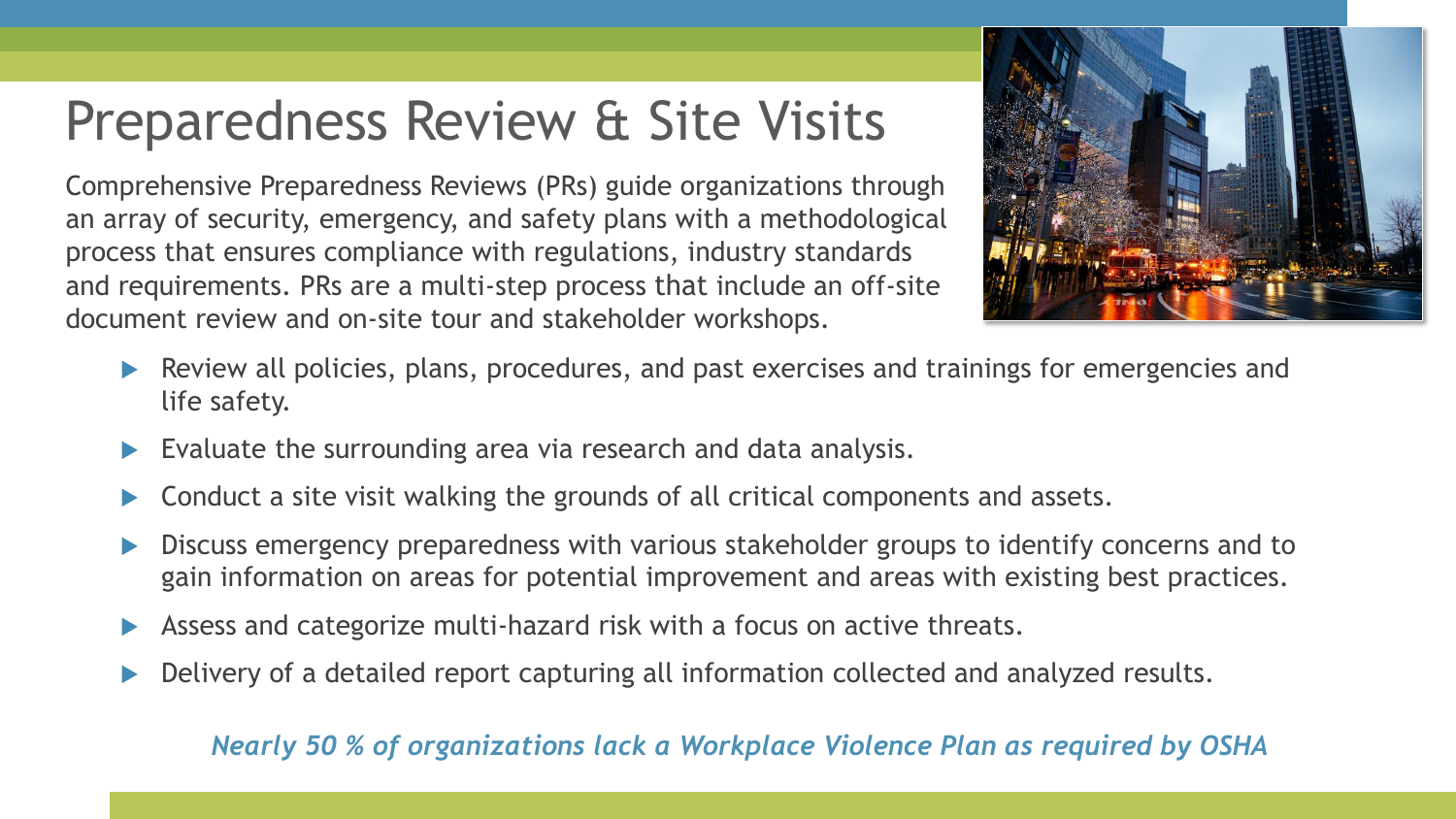### Prioritized Mitigation

The Preparedness Review is guided by a risk-based framework that helps organizations focus on their highest risk areas and identifies gaps, or vulnerabilities, in current policies, plans, procedures, and training programs. Recommendations (e.g. training, best practices, policies) are then provided to fill the identified gaps and prioritized by mitigation and greatest risk reduction.

- Resource restricted environments need to optimize funding and human capital resources.
- Method maximizes the effectiveness of security and resiliency options and aligns with higher risk reduction.
- Ensures organizations only invest in measures that advance their preparedness posture when confronted with a variety of options and vendors.
- Proposed mitigation and security measures take into account operational needs and functionality.

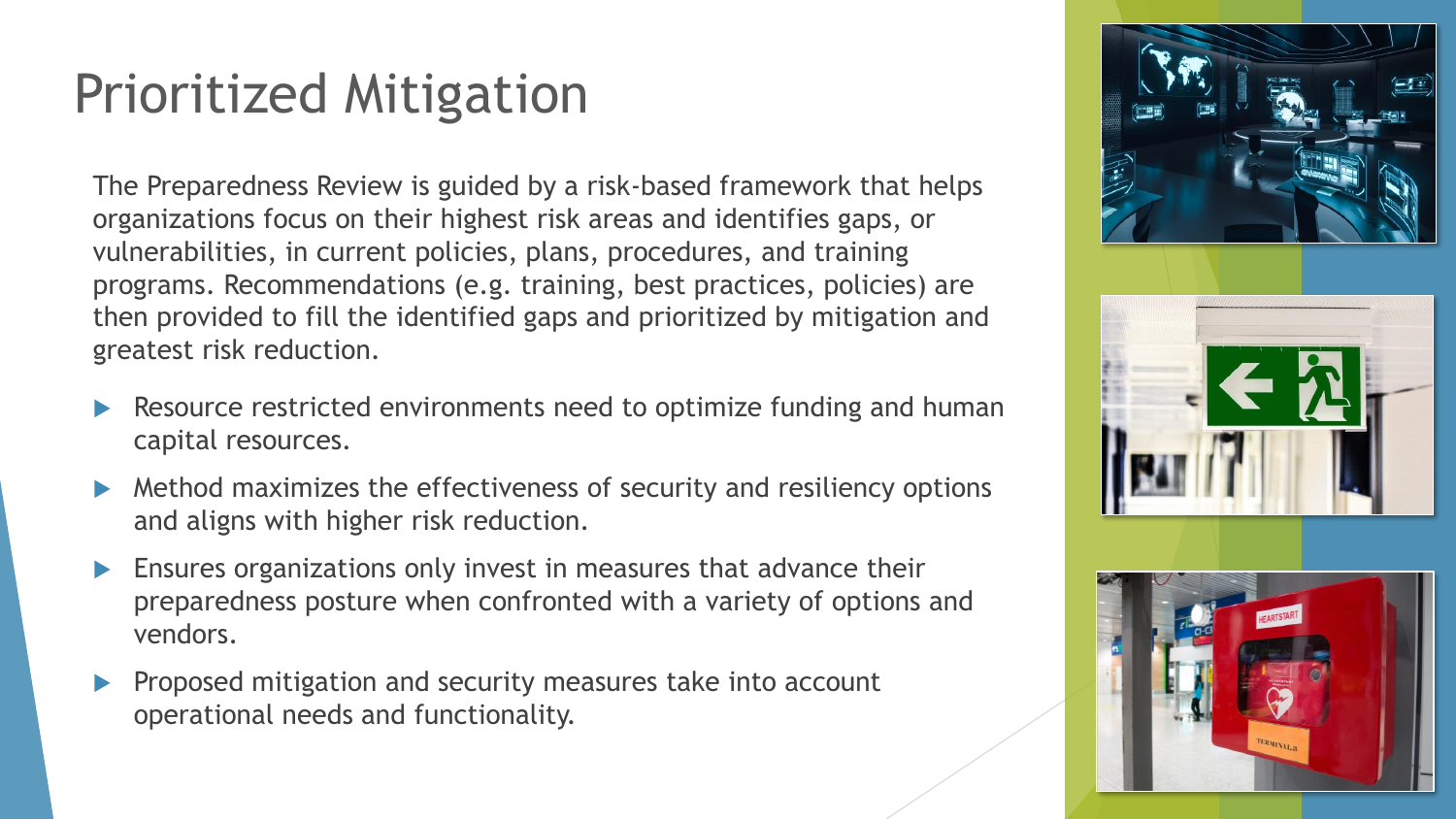# Tailored Exercises and Training

Using the results of the Preparedness Review and Site Visit, the KGH team develops customized exercises and trainings for identified gaps or areas for regular practice. Exercises are scenario based and designed to identify and remedy gaps in plans and procedures. Training efforts often focus on the organization as a whole and are rooted in education rather than tactical response.

- Exercises ranges from functional to tabletop and are facilitated by subject matter experts that ensure adherence to national standards.
- Allow key stakeholders and personnel to practice their specific roles and responsibilities.
- Training can be conducted online and in-person and focuses on educational concepts for a preparedness mindset that promotes action without hesitation in emergencies.



 **Stop the Bleed** training is incorporated into in-person training sessions. On average, a wounded individual can bleed out within 2-5 minutes, but the average time it takes for first responders to arrive on scene is 4-6 minutes.